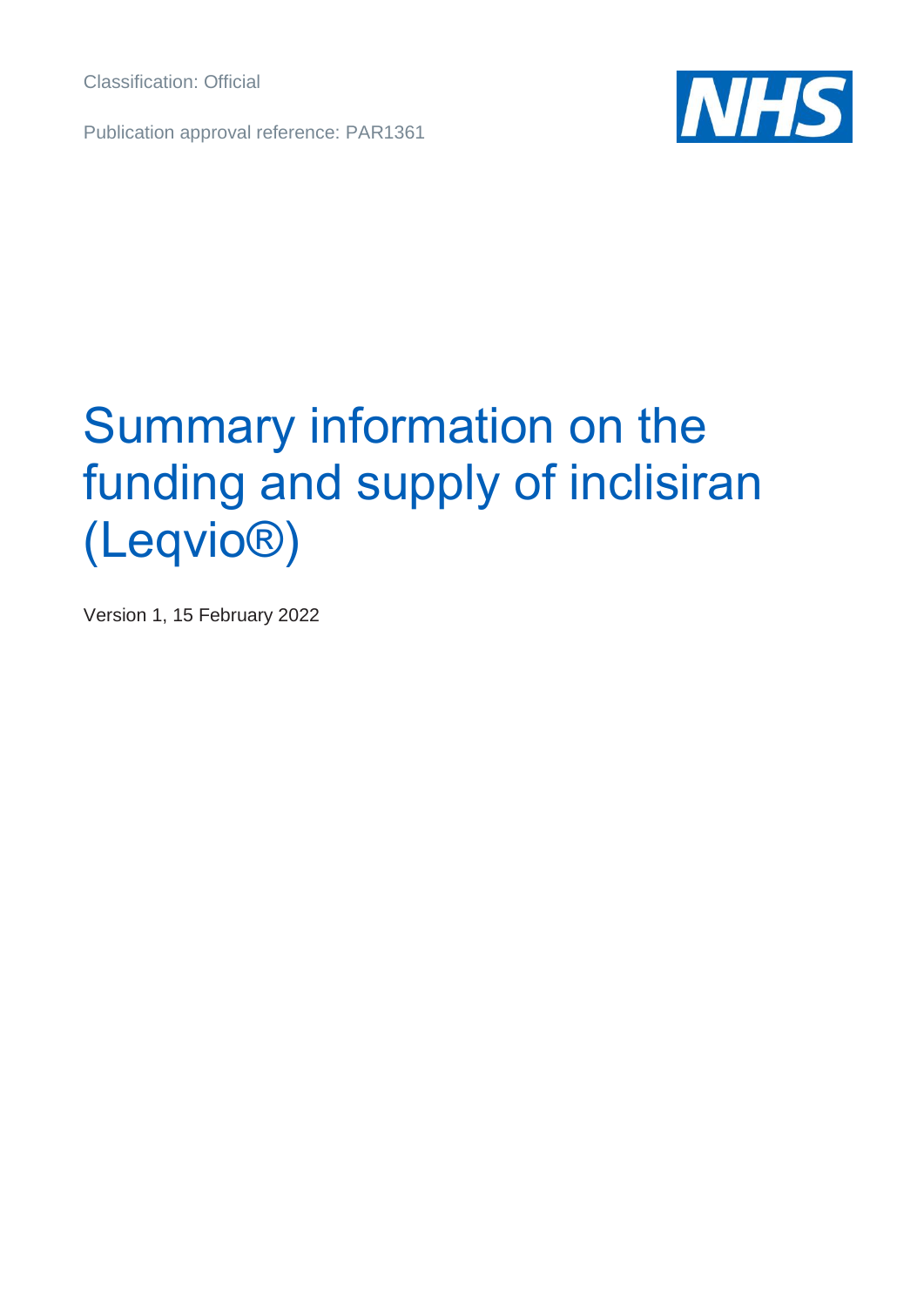### **Contents**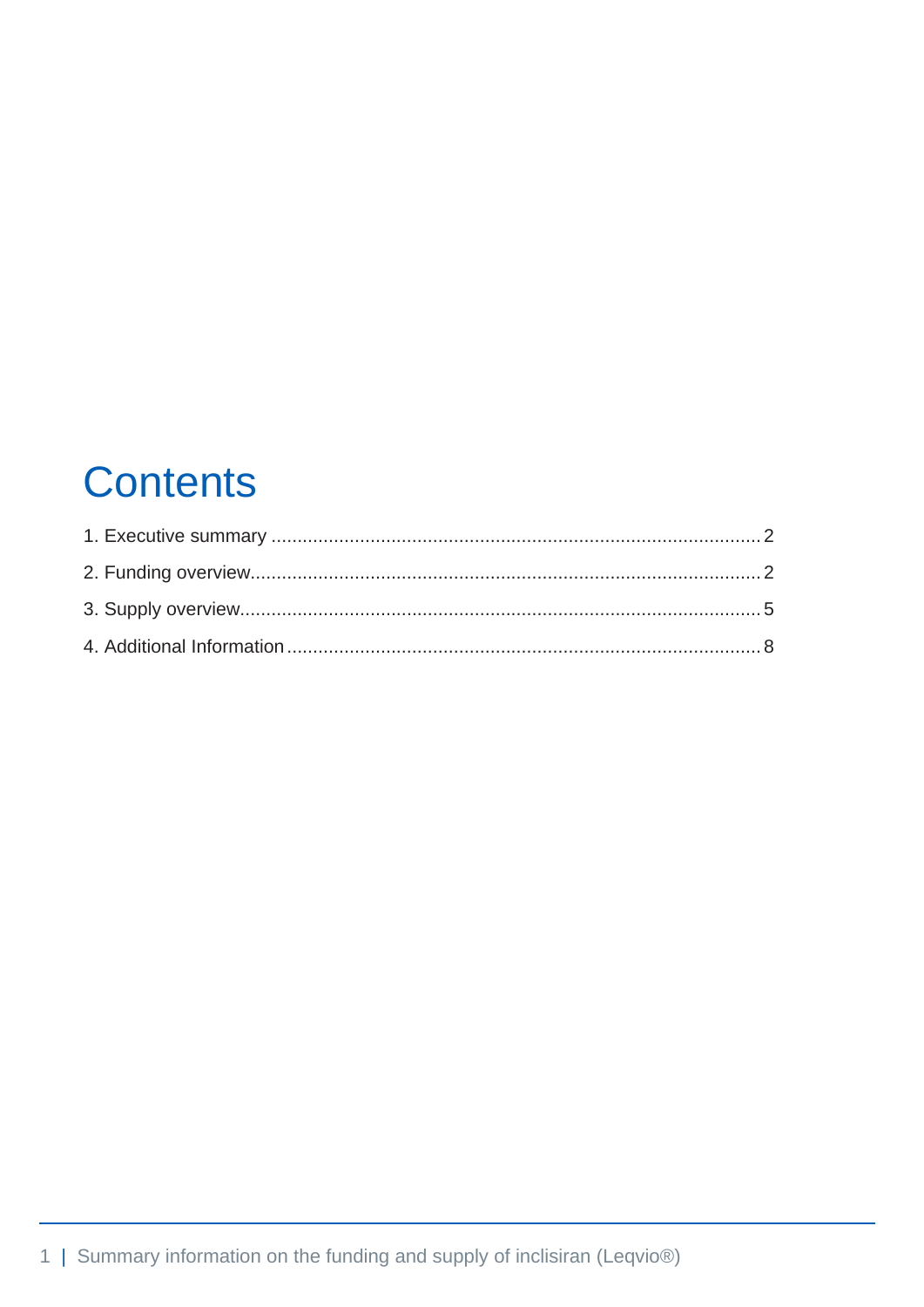## <span id="page-2-0"></span>1. Executive summary

- 1.1 This document describes the funding and supply arrangements for inclisiran as an option in the lipid management pathway. These arrangements follow from the recommendations set out in TA733 by NICE on 06 October 2021. An overview is provided for both primary care and secondary care, including an important update on the funding for inclisiran in secondary care from 01 January 2022.
- 1.2 This document is relevant for any healthcare professional involved in the prescribing, funding and supply of inclisiran.

## <span id="page-2-1"></span>2. Funding overview

#### **Primary care**

- 2.1 NHS England are funding inclisiran centrally from a national NHS budget in order that local finances are not a barrier to the local uptake of inclisiran. To enable general practice and community pharmacy to be able to purchase inclisiran directly from the national wholesaler (AAH) for the medicine, a 'Nominal Charge', has been agreed at which they will be able to purchase the medicine.
- 2.2 Inclisiran is available from the wholesaler (AAH) at £45 (Nominal Charge), which is payable 30 days from the end of that month. Inclisiran is listed in the Drug Tariff as a 'zero discount' item (no claw-back applicable).
- 2.3 Inclisiran is available in general practice as a personally administered item reimbursed via an FP34D form or on an FP10 prescription, and is listed in the Drug Tariff (Part VIIIC) at a Reimbursed Amount of £55 per injection.
- 2.4 The cost to the CCG and primary care prescribing budget will be the Reimbursement Amount set out above.
- 2.5 As the Nominal Charge is set below the Contract Price which has been agreed with Novartis, a separate payment will be made to Novartis from a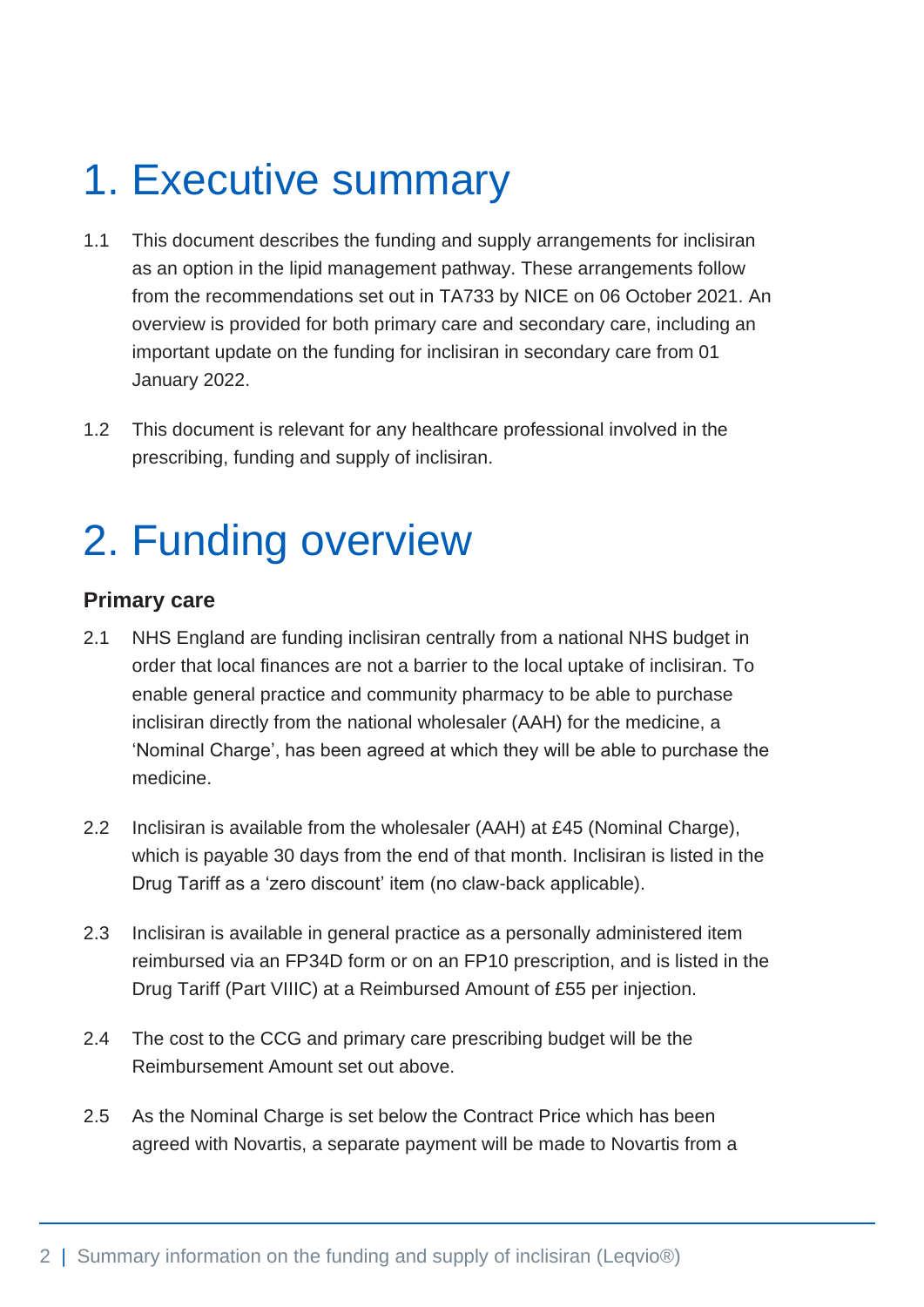central NHS budget for the difference between the Contract price and the Nominal Price. This will not impact local budget.

#### **Secondary care**

#### **Effective 01 January 2022, how this treatment is funded for trusts has changed**

- 2.6 Inclisiran will be added to the PbR excluded drug list from April 2022 and will be reimbursed centrally by NHS England. NHS England will shadow this arrangement from 1 January 2022. Prior to this change (September – December 2021) the Trust was charged the confidential contract price via the CAP portal when ordering stock of inclisiran and did not receive reimbursement.
- 2.7 Inclisiran used by trusts will, as of 1 January 2022, be funded via the interim High Cost Drug cost and volume arrangements for Specialised High Cost Drugs as set out in the 'Guidance on finance and contracting arrangements for H2 2021/22' published on 30 September 2021: [https://www.england.nhs.uk/wp-content/uploads/2021/09/C1406-guidance-on](https://www.england.nhs.uk/wp-content/uploads/2021/09/C1406-guidance-on-finance-and-contracting-arrangements-h2-21-22.pdf)[finance-and-contracting-arrangements-h2-21-22.pdf](https://www.england.nhs.uk/wp-content/uploads/2021/09/C1406-guidance-on-finance-and-contracting-arrangements-h2-21-22.pdf)
- 2.8 Inclisiran will be reimbursed under the cost and volume process. In line with the terms and conditions included in the NHS Standard Contract, Schedule 6a Reporting Requirements for drugs will apply. Full reimbursement will depend on the provision of accurate data submitted through existing systems, ie, complete and accurate information in the provider's drugs patient level contract monitoring data submission (DrPLCM) and Blueteq.
- 2.9 The use of inclisiran needs to be reported under:
	- Commissioned Service Category Code = 21
	- Commissioned Service Category Code Description = NHS ENGLAND SPECIALISED SERVICES
- 2.10 A Blueteq form for inclisiran is now available for use on provider systems.
- 2.11 Trusts must ensure that they are purchasing inclisiran at the Contract Price agreed with Novartis. This discounted price will be applied automatically at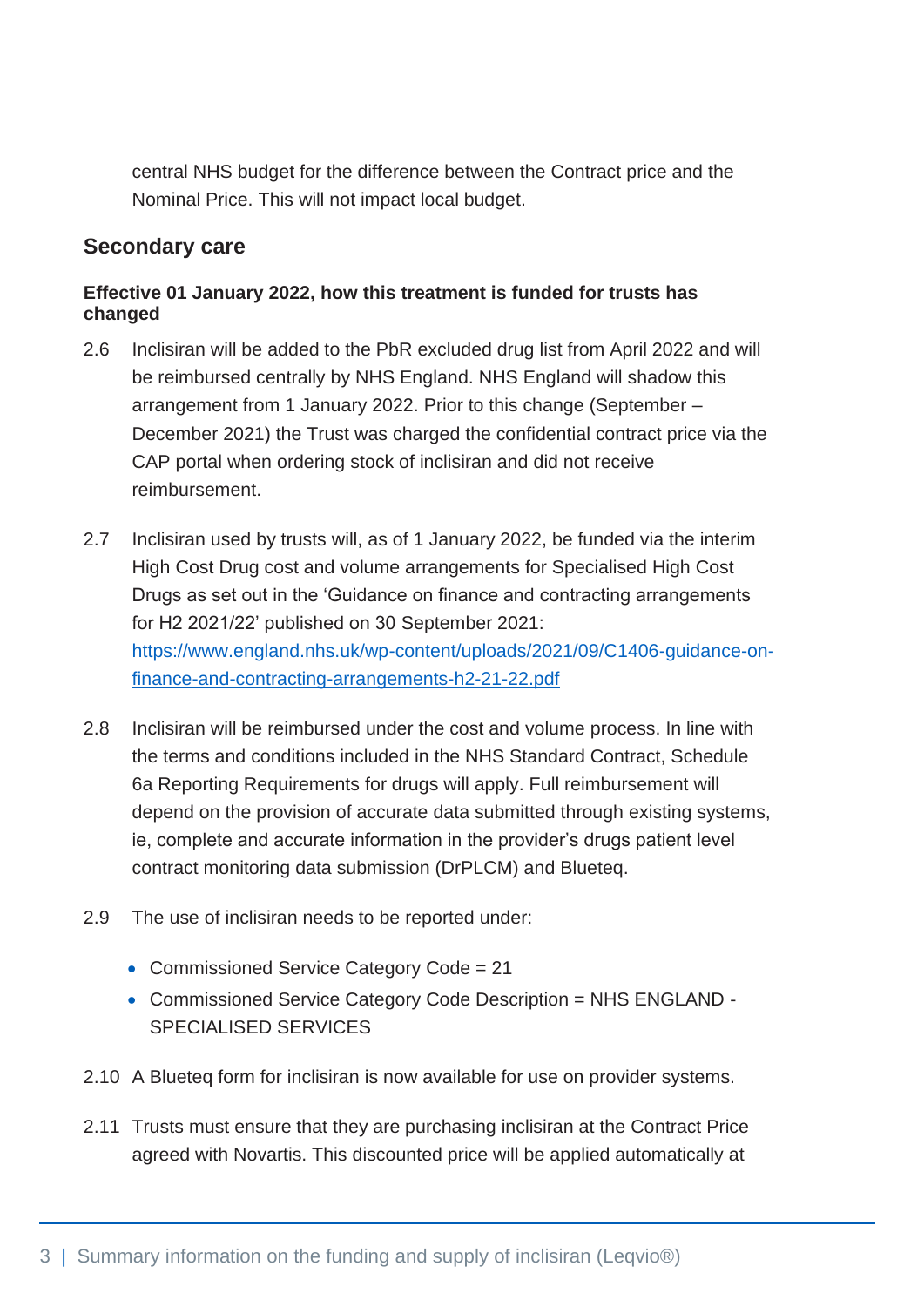point of invoice and applies to all indications. Please note the Contract Price for inclisiran is strictly confidential information.

#### **Why has a change to secondary care funding been implemented?**

- 2.12 Patients within the secondary prevention pathway for cardiovascular disease, including those eligible for inclisiran, are seen in both primary and secondary care clinics. Following introduction to the NHS in England, it has been identified that more patients than initially anticipated may be initiated on inclisiran in secondary care until primary care administration becomes more established.
- 2.13 As such, it was determined that tariff payments did not reimburse trusts appropriately for the cost of inclisiran and so NHS England has reviewed and updated this position, so that from 1 April 2022 inclisiran will be added to the excluded drug list but NHS England has agreed to apply these arrangements in shadow form from 1 January 2022, ie trusts can recharge the cost of inclisiran to NHS England. This change should remove any perceived cost barrier to patient access to inclisiran in secondary care.
- 2.14 Inclisiran remains available to initiate and prescribe in primary care, where most patients with established ASCVD are managed. While we anticipate that the change to the reimbursement of inclisiran in secondary care should remove any perceived barriers to initiation and grow experience of use in secondary care, primary care and a population health based approach remain the preferred route for initiation and patient management on inclisiran, to ensure access for all.
- 2.15 As such, systems should support initiation and management of this therapy in the most appropriate setting for the patient, for example, implementing processes to ensure primary care is able to prescribe and administer inclisiran so that when a patient is identified as eligible for treatment a request is made from secondary care to the patient's GP to initiate treatment.

#### **Why is a Blueteq form required in secondary care?**

2.16 Blueteq is a web-based tool that provides assurance to commissioners and providers that the eligibility criteria within clinical commissioning policies and NICE Technical Appraisals (NICE TAs) are adhered to in the treatment of patients.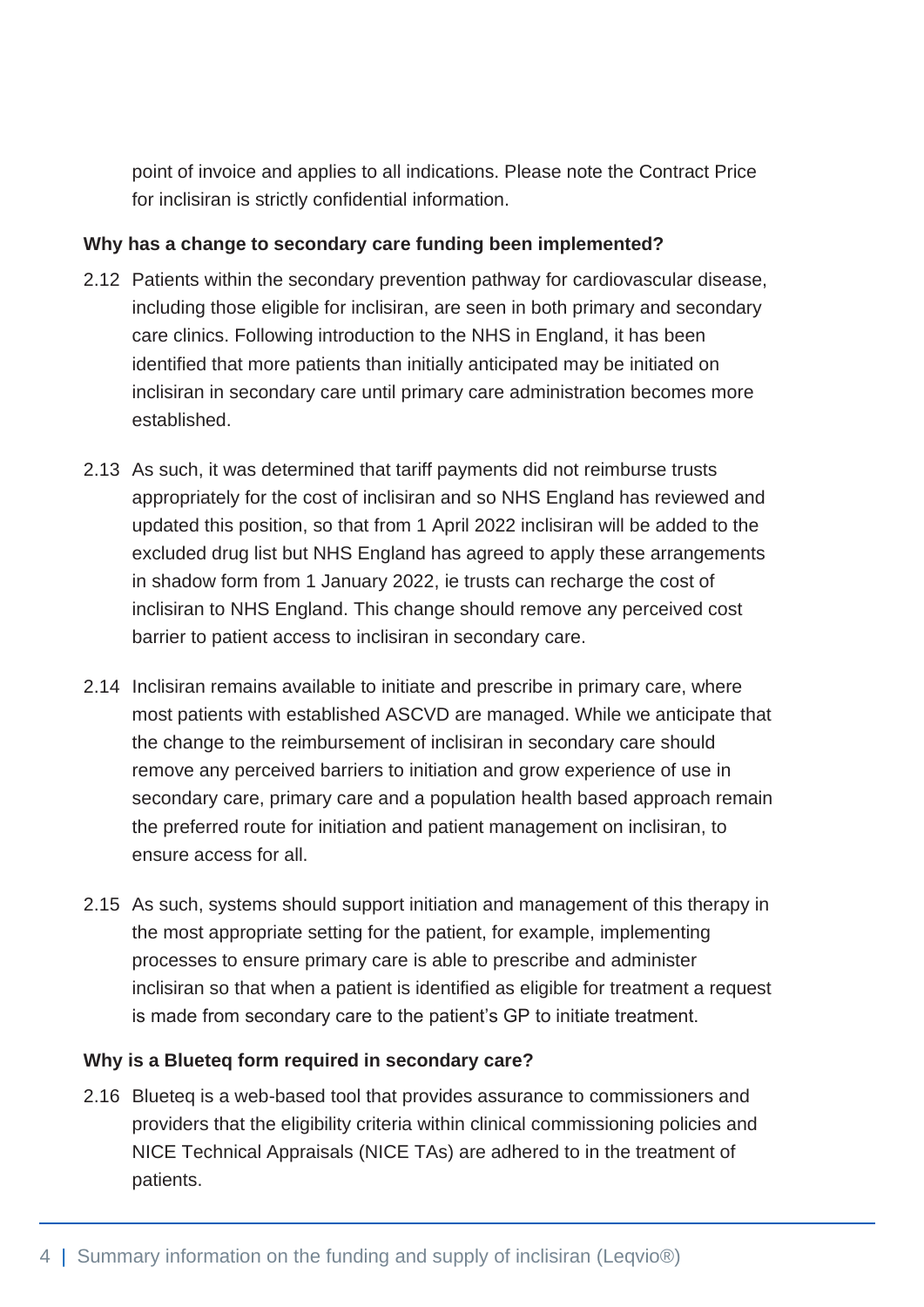2.17 As NICE has approved inclisiran for a sub-population of the license, NHS England and NHS Improvement is seeking assurance that inclisiran is being offered to the cohorts of patients most likely to benefit to support reimbursement. The AAC has developed a Blueteq form, circulated alongside this overview document, which sets out only the essential data for collection to minimise administrative burden.

## <span id="page-5-0"></span>3. Supply overview

#### **Primary care**

3.1 Inclisiran, from Novartis, funded by NHS England, is available to all pharmacies and GPs for prescribed patients. Available to order for same day or next delivery from your local branch, you can order inclisiran (Leqvio®) using AAH Point or your PMR system using the following codes:

| <b>Product Name</b>        | <b>EAN Code</b> | <b>PIP Code</b> |
|----------------------------|-----------------|-----------------|
| <b>Inclisiran (Legvio)</b> | 7613421044237   | 4174751         |

3.2 If you need any further support regarding inclisiran (Leqvio®), please contact AAH Customer Care. You can Live Chat with via AAH Point from 9am-5pm Monday to Friday or call them on 0344 5618899.

#### **Non-dispensing doctors**

- 3.3 In addition to the typical approach of issuing an FP10 document to the patient to be dispensed via community pharmacy, a Prescribing GP can order inclisiran directly from the wholesaler, administer to the patient and write an FP10 to submit to the NHSBSA for payment purposes. Please note via this route a prescription charge for the patient is not applicable.
- 3.4 Inclisiran, as an injectable treatment, is considered a personally administered (PA) item; further detailed in section 16 of the Statement of Financial Entitlement (SFE).
- 3.5 For a GP to administer a PA item they do not have to be a dispensing practice. Prescribing GPs can administer PA items in their surgery and claim payment for this treatment which is covered by section 16 of the SFE.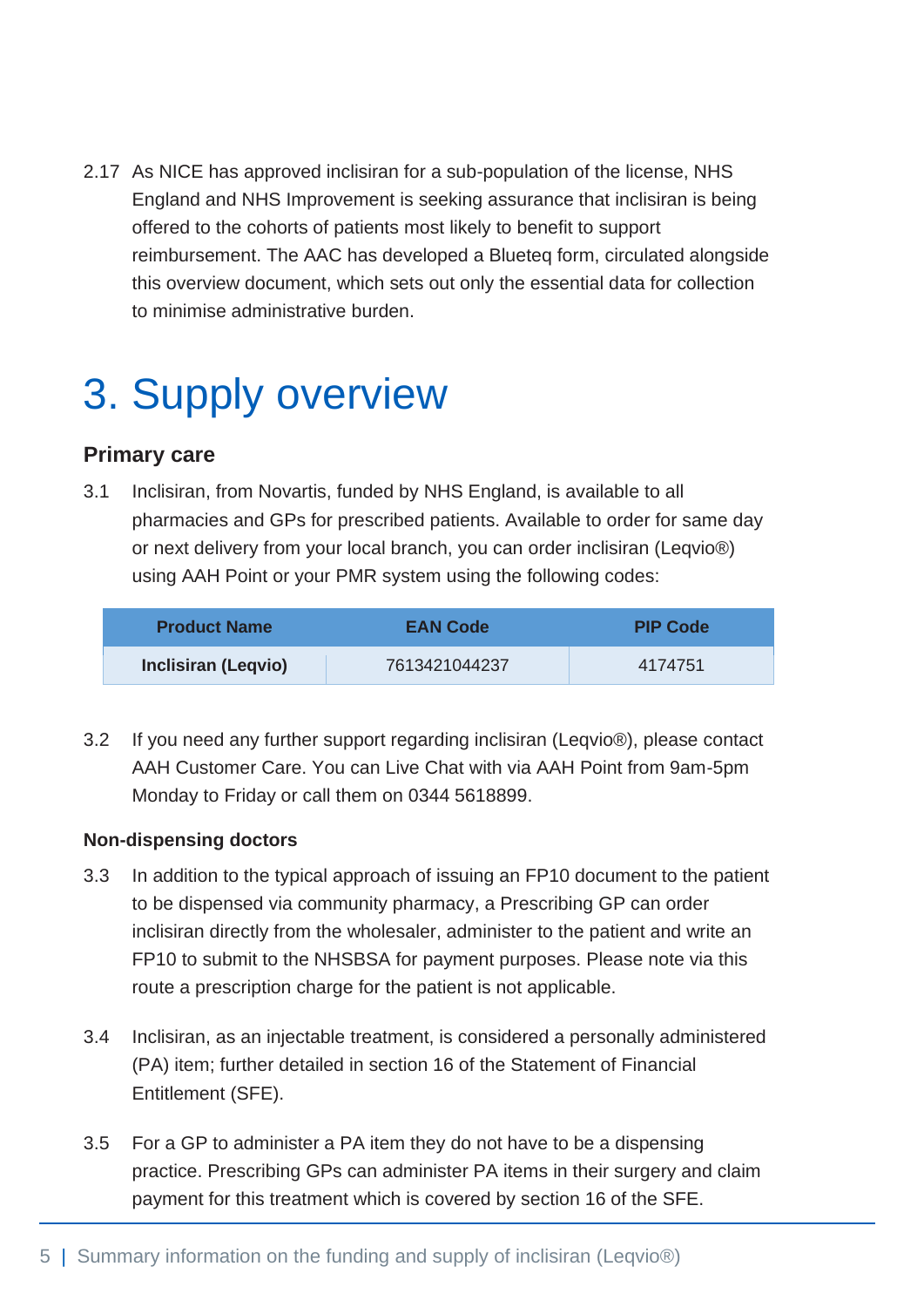#### **Submitting the claim**

- 3.6 Declaration forms, known as 'submission documents', are required when making monthly claims.
- 3.7 The form used differs depending on the type of dispensing contractor (eg appliance contractor or dispensing doctor) and item dispensed (eg medical appliance or high-volume personally administered vaccine)
- 3.8 For example, non-dispensing doctors use: FP34PD submission document (Peach) when claiming for a general personally administered item with supporting FP10 documents. Please note, the FP34PD appendix form used when claiming for a high-volume personally administered vaccine item is not applicable for inclisiran.

#### **Reimbursement: PA allowance and dispensing fee**

| <b>Calculation Formula</b>           | Inclisiran Example @ a<br>discount price of £45 per<br>pre-filled syringe |                               | <b>Total</b> |
|--------------------------------------|---------------------------------------------------------------------------|-------------------------------|--------------|
| Basic Price (BP) = £55 (BP-discount) | E55-£45                                                                   |                               | 10.00        |
| <b>BP x CBR</b>                      | E55 * 0%                                                                  |                               |              |
| $I(BP-CBR) \times 20\%$              |                                                                           |                               | 11.00        |
| <b>DF</b>                            |                                                                           |                               | 2.21         |
| (BP-CBR) + VAT +DF                   |                                                                           |                               | 68.21        |
|                                      |                                                                           | £55 * 20%<br>E55 + £11 +£2.21 | $£2.21$ $E$  |

|  | ı<br>Ш<br>нин<br>ļ |  | - - |
|--|--------------------|--|-----|
|--|--------------------|--|-----|

<sup>1</sup> Assumed dispensing fee of £2.21

#### **Further information on personally administered (PA) items:**

- The NHS pays a PA allowance as reimbursement for sourcing and administering PA items
- PA allowance is calculated by the NHS and can differ between practices
- This PA allowance is calculated based on the NHS 'Nominal Charge' including VAT, not the discounted price you pay to the wholesaler
- Dispensing fees vary depending on the number of items submitted for reimbursement per an individual GP
- Dispensing fees decrease when >457 items are allocated to an individual doctor

#### **Dispensing doctors**

3.9 A prescribing GP can issue an FP10 and the patient takes this to be dispensed via the in-practice pharmacy. The GP then administers the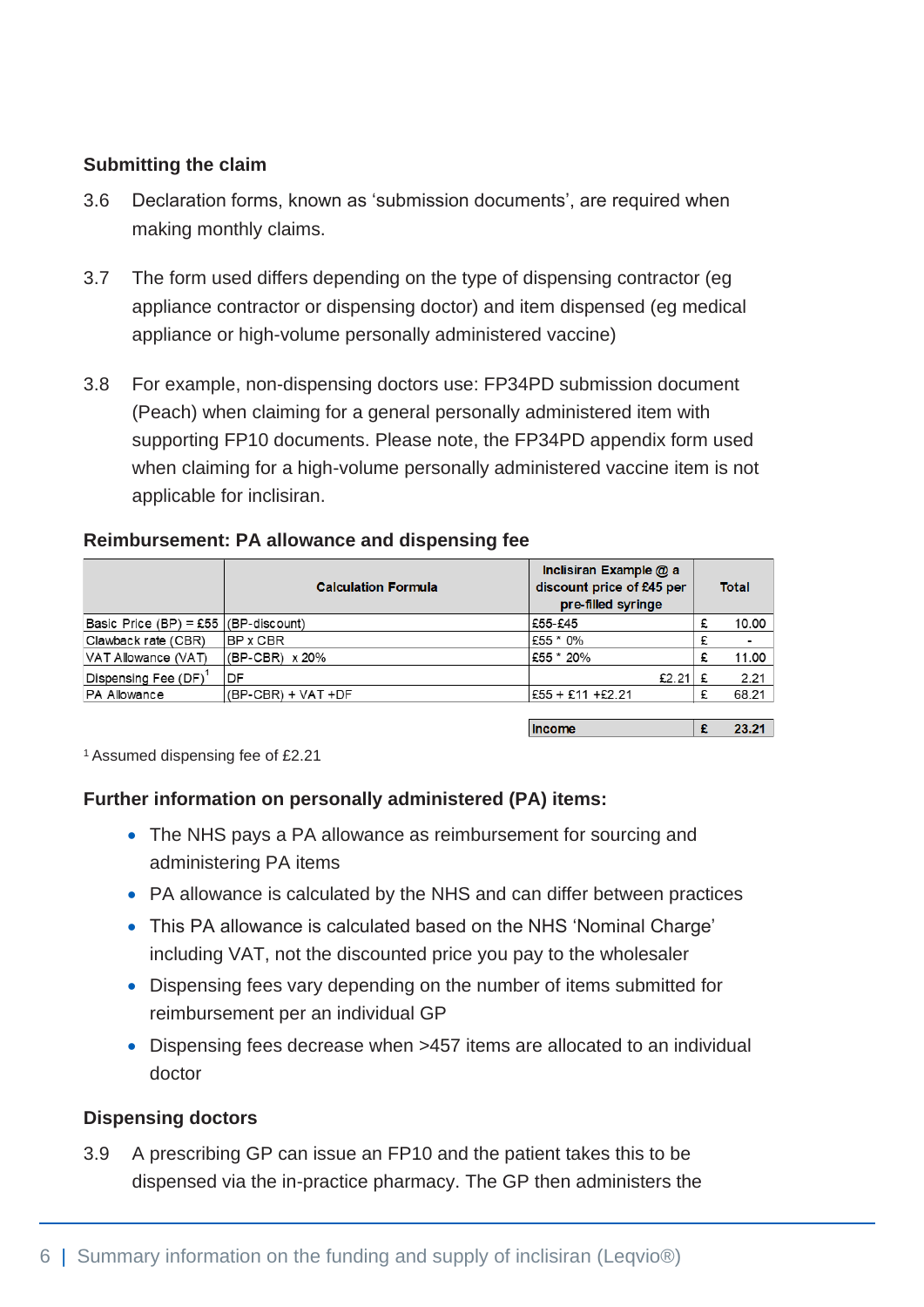treatment to the patient. The pharmacy will submit the FP10 for payment and reimbursement purposes following the same process set out above for nondispensing doctors where the doctor administers a PA item. Please note via this route a prescription charge for the patient is not applicable.

#### **Community pharmacy**

3.10 A prescribing GP (typical non-dispensing) can issue an FP10 to a patient; this can then be taken to a community pharmacy, designated by the patient, to be dispensed. The patient takes the treatment back to the GP for administration. The community pharmacy will submit the FP10 for payment and reimbursement purposes. The PA fee is not payable to community pharmacy. Please note via this route a prescription charge is applicable for the patient.

#### **Secondary care**

3.11 Inclisiran is available from Novartis Pharmaceuticals. Details are as follows:

| <b>Generic Name / Brand Name</b> | Inclisiran (Leqvio <sup>®</sup> )  |
|----------------------------------|------------------------------------|
| <b>Strength</b>                  | 284mg Inclisiran in 1.5ml Solution |
| <b>Formulation</b>               | <b>Pre-Filled Syringe</b>          |
| <b>Pack Size</b>                 | 1 x PFS (1.5 x 189mg/ml)           |
| <b>Manufacturer's Code</b>       | 759602                             |
| <b>EAN Code</b>                  | 7613421044237                      |
| <b>Product Licence Number</b>    | EU/1/20/1494/001                   |
| <b>VAT</b>                       | <b>20%</b>                         |
| <b>Legal Category</b>            | <b>POM</b>                         |
| <b>Minimum Order Quantity</b>    | N/A                                |
| <b>Shelf Life</b>                | 3 years                            |
| <b>Storage conditions</b>        | Do not freeze.                     |

3.12 Inclisiran is available to order directly from the Novartis Customer Care team who can be contacted via telephone: 08457 419 442, fax: 08457 419 443 or e-mail: [commercial.team@novartis.com.](mailto:commercial.team@novartis.com)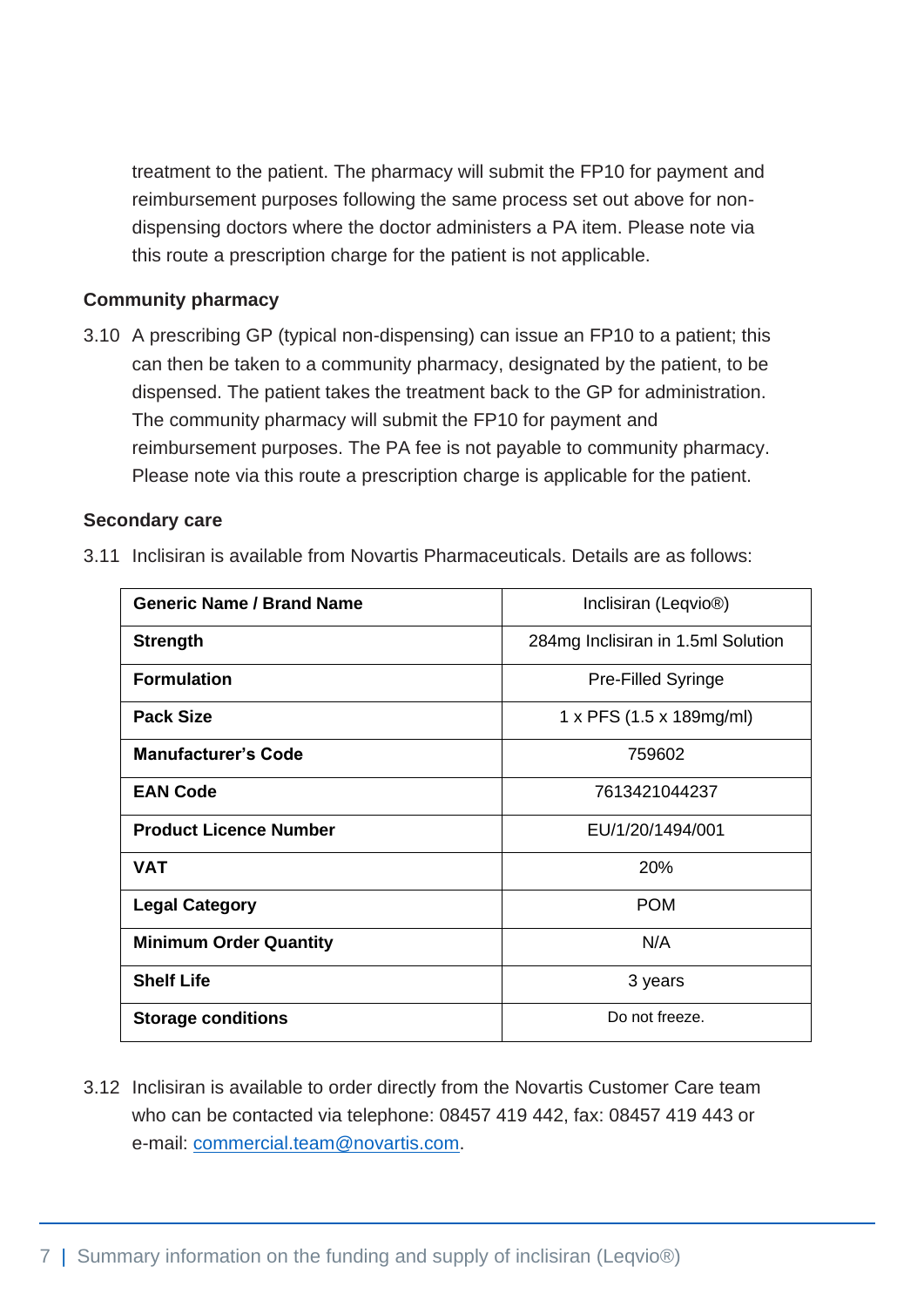3.13 Full prescribing information can be found in the Summary of Product Characteristics (SmPC). This, along with the Patient Information Leaflet (PIL) can be found at [http://emc.medicines.org.uk/.](http://emc.medicines.org.uk/)

## <span id="page-8-0"></span>4. Additional Information

- 4.1 NHS England and NHS Improvement has agreed to fund inclisiran centrally until the initial agreement review date (July 2024). At this point the agreement will be assessed to establish whether it has met its objectives and an assessment will take place to determine whether the current pricing approach should continue or whether a revised commercial agreement, reflective of the population treated at that time and anticipated for the future, is appropriate.
- 4.2 In line with NICE's standard review timings, a review of the technology appraisal would be expected in 2024 which will ensure there is continued cost effectiveness. Any review of the pricing approach would be in the context of the NICE TA review to ensure that the cost effectiveness of inclisiran remains.
- 4.3 The introduction of inclisiran into the lipid management pathway in primary care is part of a broader programme of work being undertaken by the Accelerated Access Collaborative at NHS England, and Academic Health Science Network. Further information can be found by visiting [this page.](https://www.ahsnnetwork.com/about-academic-health-science-networks/national-programmes-priorities/lipid-management-and-fh) Additionally, if you would like to request an introduction from your local AHSN lipids lead please complete [this form.](https://forms.office.com/pages/responsepage.aspx?id=mQAhhVGu6kqUfE1RhFdbNz4DVbGuLCtMvz-vPCLD0b9UMUpYQVhVQkVMVVNSQVdWRjcyWEpQRjdQSC4u)
- 4.4 For any general enquiries about the AAC/AHSN Lipid Management Programme of work, inclisiran or other treatments within the lipid management pathway please use the contact details below.